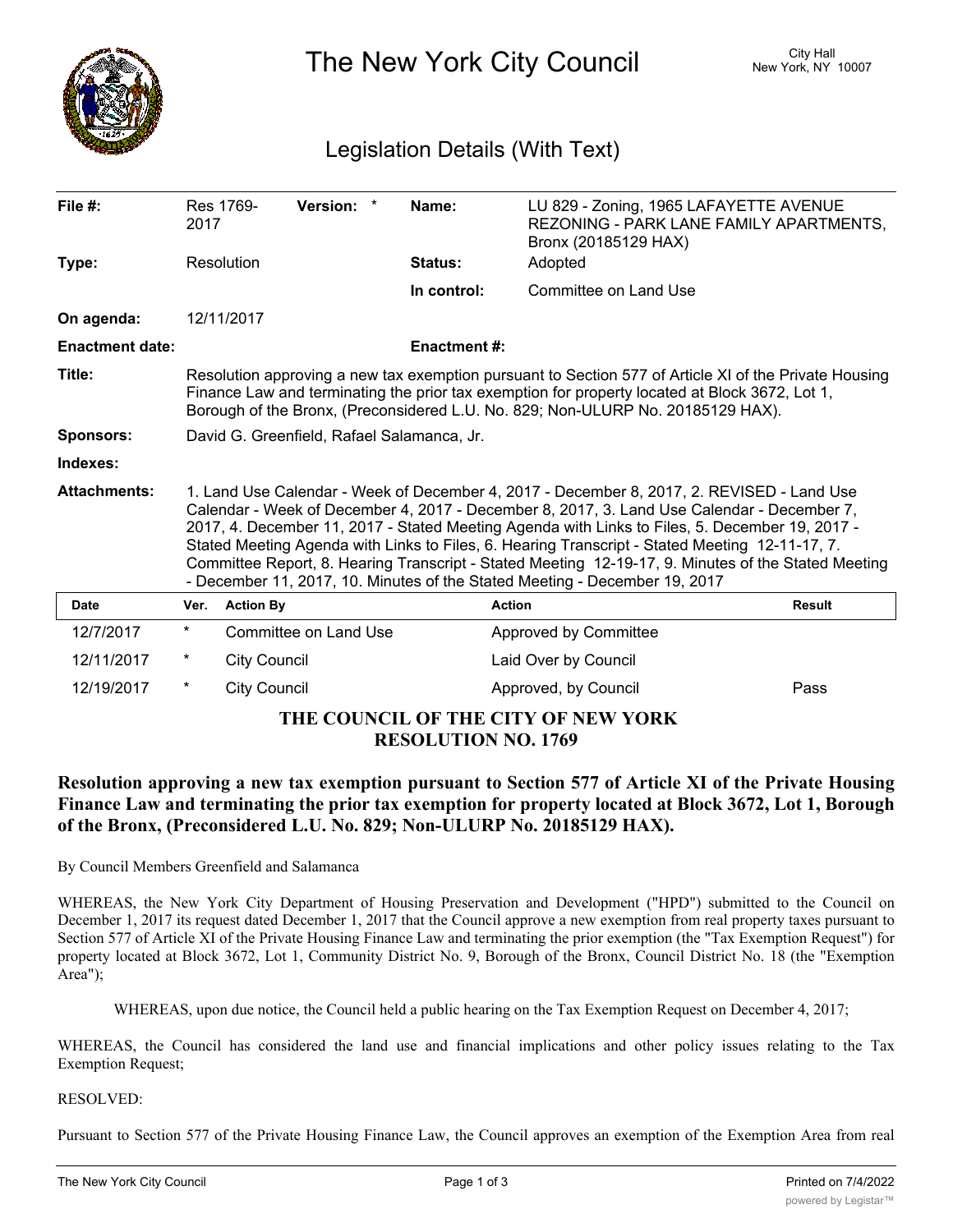#### **File #:** Res 1769-2017, **Version:** \*

property taxes as follows:

- 1. For the purposes hereof, the following terms shall have the following meanings:
	- a) "Company" shall mean PL Preservation LLC.
	- b) "Current Owner" shall mean, collectively, Pacla Apartments, Inc. and Park Lane Residence Co.
	- c) "Effective Date" shall mean the later of (i) the date of conveyance of the Exemption Area to the HDFC, or (ii) the date that HPD and the New Owner enter into the Regulatory Agreement.
	- d) "Exemption Area" shall mean the real property located in the Borough of the Bronx, City and State of New York, identified as Block 3672, Lot 1 on the Tax Map of the City of New York.
	- e) "Expiration Date" shall mean the earlier to occur of (i) a date which is forty (40) years from the Effective Date, (ii) the date of the expiration or termination of the Regulatory Agreement, or (iii) the date upon which the Exemption Area ceases to be owned by either a housing development fund company or an entity wholly controlled by a housing development fund company.
	- f) "HDFC" shall mean HP Park Lane Preservation Housing Development Fund Company, Inc. or a housing development fund company that acquires the Exemption Area with the prior written consent of HPD.
	- g) "HPD" shall mean the Department of Housing Preservation and Development of the City of New York.
	- h) "New Exemption" shall mean the exemption from real property taxation provided hereunder with respect to the Exemption Area.
	- i) "New Owner" shall mean, collectively, the HDFC and the Company.
	- j) "Prior Exemption "shall mean the exemption from real property taxation for the Exemption Area approved by the Board of Estimate on March 21, 1968 (Cal. No.6-A), as extended by the Council on June 7, 2004 (Resolution No. 388-A).
	- k) "Regulatory Agreement" shall mean the regulatory agreement between HPD and the New Owner establishing certain controls upon the operation of the Exemption Area during the term of the New Exemption.
	- l) "Gross Rent" shall mean the gross potential rents from all residential units (both occupied and vacant) of the Exemption Area, including any federal subsidy (including, but not limited to, Section 8, rent supplements, and rental assistance).
	- m) "Gross Rent Tax" shall mean an amount equal to three quarters of one percent (.75%) of Gross Rent in the tax year in which such real property tax payment is made.
- 2. The Prior Exemption shall terminate upon the Effective Date.
- 3. All of the value of the property in the Exemption Area, including both the land and any improvements (excluding those portions, if any, devoted to business, commercial, or community facility use), shall be exempt from real property taxation, other than assessments for local improvements, for a period commencing upon the Effective Date and terminating upon the Expiration Date.
- 4. Commencing upon the Effective Date, and during each year thereafter until the Expiration Date, the New Owner shall make real property tax payments in the sum of the Gross Rent Tax. Notwithstanding the foregoing, the total annual real property tax payment by the New Owner shall not at any time exceed the amount of real property taxes that would otherwise be due in the absence of any form of exemption from or abatement of real property taxation provided by any existing or future local, state, or federal law, rule or regulation.
- 5. Notwithstanding any provision hereof to the contrary: